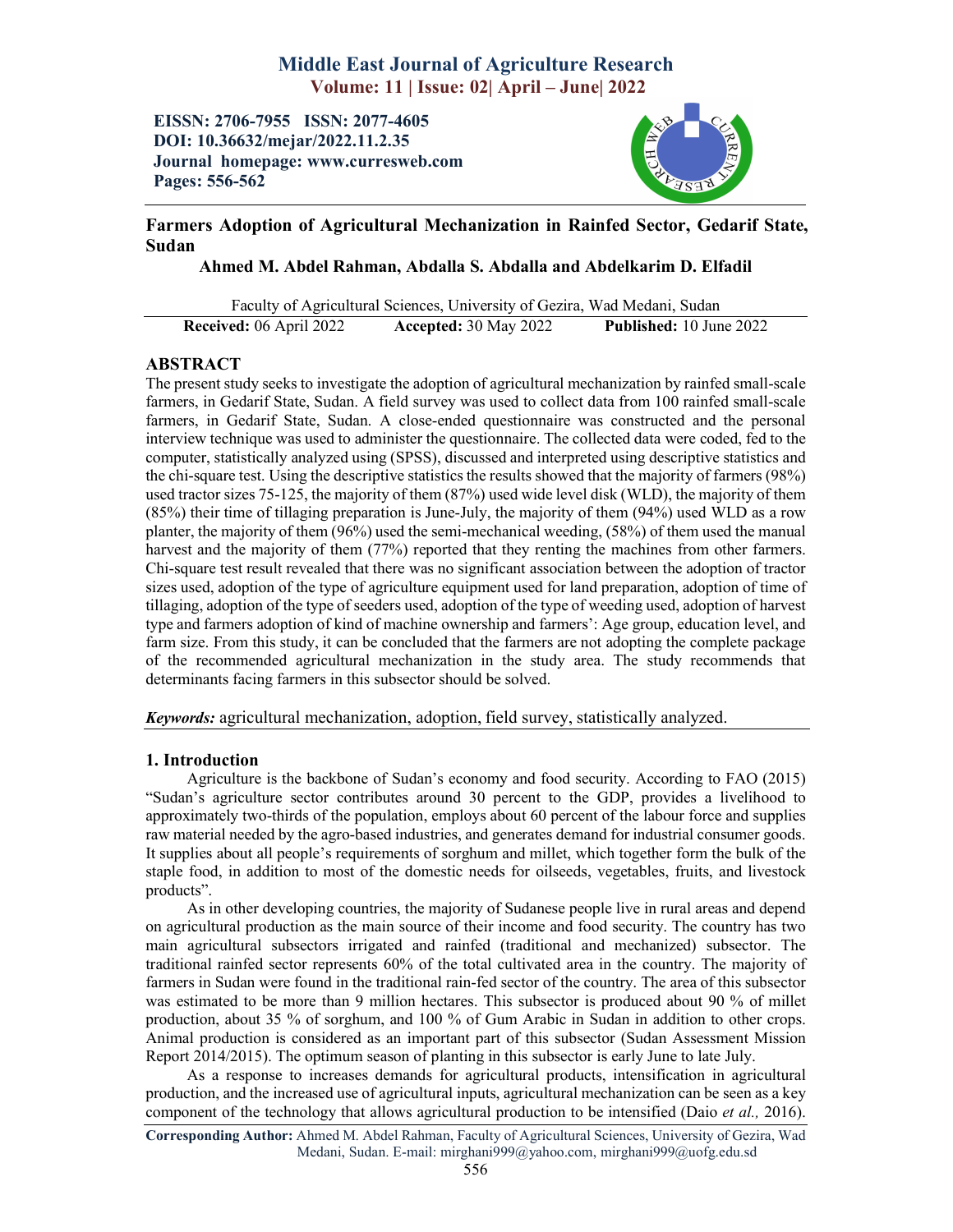Farm mechanization increased agricultural productivity and profitability on account of timeliness of operations, better quality of work, and more efficient utilization of farm inputs. Several studies pointed out that agricultural mechanization increased the production of different cultivated crops due to the timeliness of operations, the better quality of operations, and precision in the application of the farm inputs and greatly helped the farmers to increase their marketing returns and consequently the standards of living of rural people. In farm societies in which both large and small farmers were found, tractors were considered an essential pillar for expanding the cultivated area of large farms because hired farm labour represents a high proportion of their production cost. The economic use associated with a large machine such as a tractor has made agricultural mechanization more attractive technology to such farms (Binswanger 1986). As a result, the first tractor owners in most developing countries are typically larger farmers, who also provide hiring services to non-owners when it helps them maximize their tractors' utilization (Daio *et al.,* 2016). Farmer demand for agricultural mechanization was considered by Boserup (1965) and Pingali *et al.,* (1987) to be a result of the agricultural intensification process, which is fundamentally driven by agro-ecological conditions, and population pressure, and market demand.

The advent of mechanization in developing countries in Asia, Africa, Latin America, and the Caribbean after independence during the 1960s was equated to "tractorization" and became the dominant development paradigm in these countries. The number of tractors in use in any country is used as the main indicator of mechanization level in the databases of several development agencies. The tractor (4WT and 2WT) and the grain milling hammer mill represent the two main types of agricultural machinery technology disseminated (with varying degrees of success) on a relatively large scale over the past seven decades in Africa (FAO, 2018). The tractor represents the pillar of agricultural mechanization and the key to the utilization of other machines/equipment for various agricultural activities such as plowing, harrowing, ridging, planting, weeding, fertilizer/pesticide application, harvesting, and transportation of farm produce Nkakini *et al.,* (2009). Farmer demand for agricultural mechanization was considered by Boserup (1965) and Pingali *et al.,* (1987) to be a result of the agricultural intensification process, which is fundamentally driven by agro-ecological conditions, population pressure, and market demand.

The rainfed agriculture subsector in Gedarif State is considered one of the most important areas of Sudan's agricultural production. It includes both traditional and mechanized farming practices. Mechanized rainfed farming in Gedarif State started in the mid-1940s. From that time, it was expanded in area and by the early sixties constituted around 30% of the total sorghum area in Sudan (Ahmed, 1994), in addition to the cultivation of sesame, livestock rearing, and forestry. Recommended agricultural practices are usually provided to farmers in Sudan by the Agricultural Research Corporation (ARC) and with the collaboration of the Sudanese-Canadian project in the study area, both of them have administratively been working with the State Ministry of Agriculture. The aim of the recommended cultural practices was to achieve both a high level of yields and preserve soil fertility taking economic constraints into consideration (Mustafa, (2006).

This subsector faces a number of determinants which include low production, high production cost, lack of available loans, and poor infrastructure. In addition to uncontrollable weather conditions, unavailability of machinery services for the small farmers, poor access to agricultural marketing, and other factors such as land renting and ownership and price uncertainties (Abbadi and Elhag, 2006). Mohamed (2011) mentioned that the most important determinants of productivity in this subsector are traditional technology used, lack of rural savings and credit institutions, poor access to marketing services, inadequate infrastructure, and safe water resources. The objective of this study was to assess the adoption of agricultural mechanization by rainfed small-scale farmers, in Gedarif state, Sudan

#### 2. Materials and Method

#### 2.1. Area of the study

This study was conducted in Gedarif State. Gedarif State lies in the Eastern part of Sudan between latitudes 12.67° and 15.75° N and longitudes  $33.57$ ° and  $37.0$ ° E, covering  $71,000$  km2(Figure 1). The State stretches from North to South through three climatic zones; dry, semi-dry, and semi-humid zones (Adam, 2008).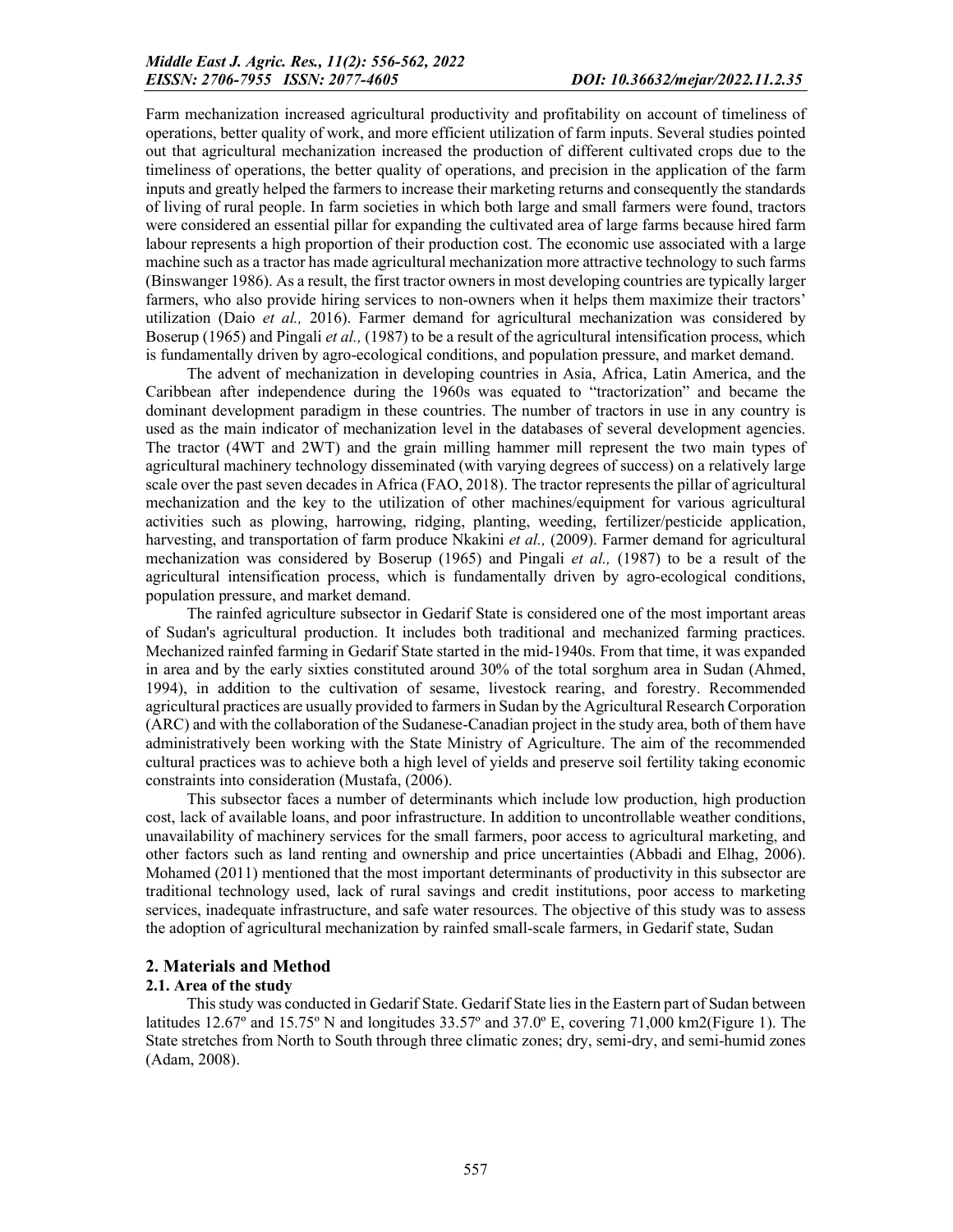

Source: Google Maps 2022

### 2.2. Study population, sample size and data collection and analysis

The total number of small-scale farmers in the study area was estimated to be 1000 farmers in the 2020/2021 growing season. Ten percent of the population was selected using the simple random sampling technique to obtain a fairly accurate result at a reasonable cost. The population was used to assess the adoption of agricultural mechanization by rainfed small-scale farmers, in Gedarif state, Sudan. A questionnaire consisting of eight questions was constructed and the personal interview technique was used to administer the questionnaire. The collected data were statistically analyzed and interpreted using percentage, frequency distribution, and Chi-square test. .

### 3. Results and Discussion

### 3.1. Selected socioeconomic profile of farmers

The results of the socio-economic profile of farmers were presented in Table (1). The variables investigated in the study cover: age, sex, farm size, and education level. In terms of education level, 32% of farmers had Khalwa education, 38% acquired elementary education, and 23% had secondary education. Only 7% of farmers possessed a university education and above. This indicates that the farmers in the study area obtained the basic education required for a better understanding and ability to embrace the adoption of farm technologies. It is generally thought that the level of education enhances the ability to comprehend and adopt relevant agricultural information, which is in conformity with Sennuga *et al.,* (2020).

The age of farmers ranged from 15 to 55 years and above. 01% of them fell within the age of 15- 24 years, 19% of them fell within the age of 25-34 years, 50% of the fell within the middle age of 35- 44 years, 26% of them fell within the age of 45-54 years and 04% of them fell within the age of 55years and above. Generally, the assumption is that younger people tend to be more productive than their older counterparts. In terms of farm size, only 2% possess farm size fell within the range of  $1-5$  fed,  $16\%$ possess farm size fell within the range of 6- fed. , 25% possess farm size fell within the range of 11-15 fed., 10% possess farm size fell within the range of 1620 fed., and 47% possess farm size fell within the range of 21 and above fed.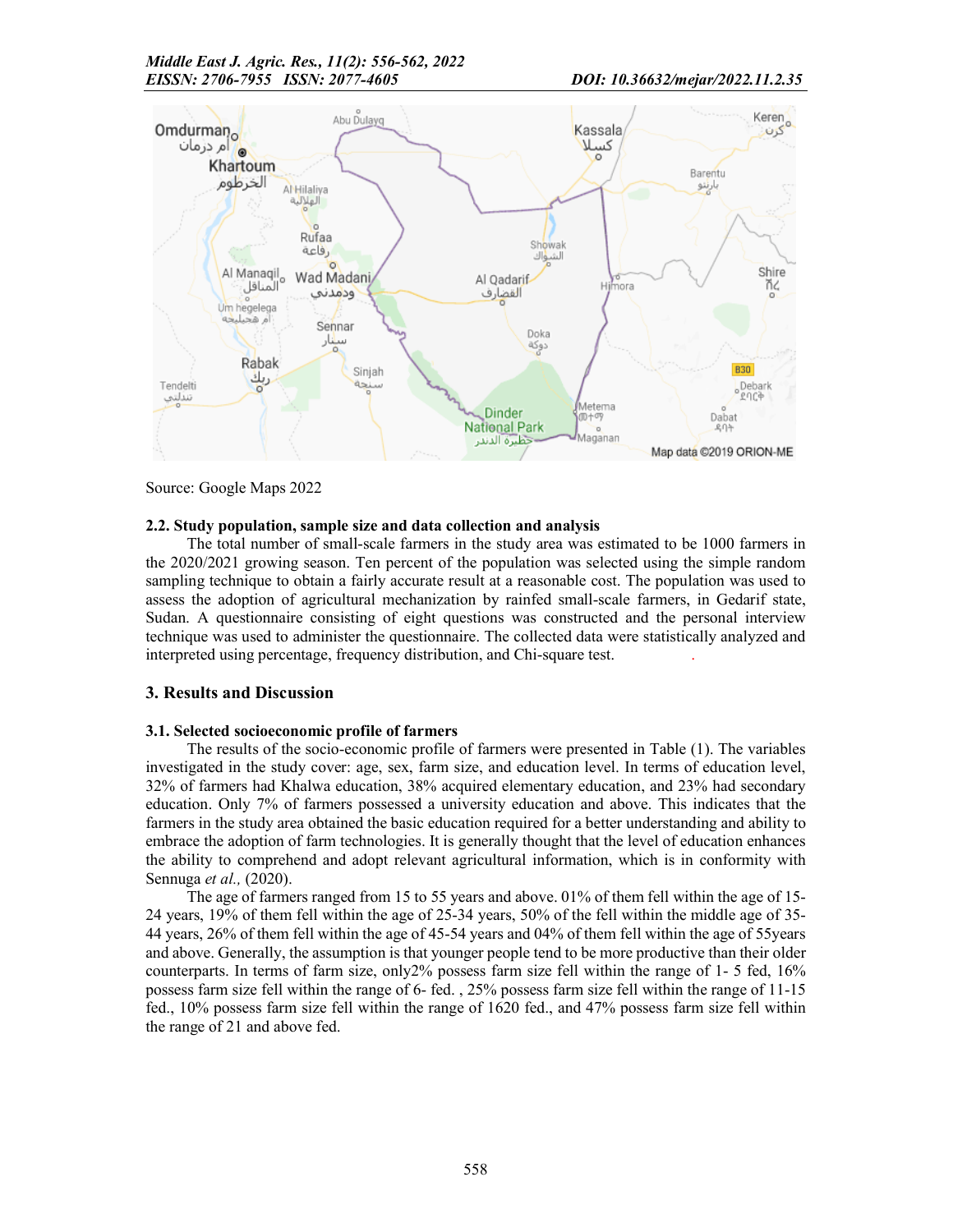| Selected socioeconomic characteristics |           |      |
|----------------------------------------|-----------|------|
| <b>Education level</b>                 | Frequency | $\%$ |
| Khalwa                                 | 32        | 32   |
| <b>Elementary schools</b>              | 38        | 38   |
| <b>Secondary schools</b>               | 23        | 23   |
| University and above                   | 07        | 07   |
| Age group                              | Frequency | $\%$ |
| $15 - 24$                              | 01        | 01   |
| $25 - 34$                              | 19        | 19   |
| $35 - 44$                              | 50        | 50   |
| $45 - 54$                              | 26        | 26   |
| 55 and above                           | 04        | 04   |
| <b>Farm size/fed</b>                   | Frequency | $\%$ |
| $1 - 5$                                | 02        | 02   |
| $6 - 10$                               | 16        | 16   |
| $11 - 15$                              | 25        | 25   |
| $16 - 20$                              | 10        | 10   |
| 21 and above                           | 47        | 47   |

Table 1: Distribution of farmers according to their selected socioeconomic profile

#### 3.2. Tractor size (HP) used

Table (2) showed that the majority of farmers (98%) reported that they used tractor sizes 75-125, while  $(01%)$  of them reported that they used tractor sizes 126-180. Only  $(01%)$  of them reported that they used tractor sizes 181-230. Similar results were reported by Harbi *et al.,* (1998) who cited that in Sudan the most common tractors in the rainfed areas were 70-90 hp sizes of different makes and models which pull the WLD with seeder box for land preparation and seed broadcasting. Also, tractors of 110, 140, 180, and 250 hp. were introduced by many investors at limited areas for pulling two or three units of WLD aimed to improve timeless of agricultural operations, improve machine capacity as well as fuel and machine efficiency.

Chi-squares test revealed that there was no significant association between the adoption of tractor sizes used and farmers': Age group, education level, and farm size

| <b>Tractor size</b><br>(HP) used | Frequency | Percentage | Age<br>groups | Sig.  | <b>Education</b><br>level | Sig.  | Farm size | Sig.  |
|----------------------------------|-----------|------------|---------------|-------|---------------------------|-------|-----------|-------|
| 75-125                           | 98        | 98         | 50            |       | 38                        |       | 45        |       |
| 126-180                          | 01        | 01         | 01            | 0.519 | 01                        | 0.010 | $\Omega$  | 0.970 |
| 181-230                          | 01        | 01         | 01            |       | 01                        |       |           |       |
| Total                            | 100       | 100        |               |       |                           |       |           |       |

Table 2: Percentage distribution of farmers according to tractor size (HP) used

Significance level 0.05 or less

#### 3.3. Type of agriculture equipment used for land preparation

Table (3) indicates that the majority of farmers (87%) reported that they used wide level disk (WLD). (11%) of them reported that they used a chisel. Only (02%) of them reported that they used a heavy-duty disk harrow.

Table 3: Percentage distribution of farmers according to type of agriculture equipment used for land preparation

| Type of agriculture<br>equipment used | Frequency | Percentage | Age<br>groups | Sig.  | <b>Education</b><br>level | Sig.  | Farm<br>size | Sig.  |
|---------------------------------------|-----------|------------|---------------|-------|---------------------------|-------|--------------|-------|
| Chisel ploughs                        |           |            | 50            |       | 38                        |       | 45           |       |
| <b>Heavy duty disk</b><br>harrow      | 02        | 02         | 01            | 0.901 | 01                        | 0.067 | 01           | 0.569 |
| Wide level disk                       | 87        | 87         | 01            |       | 01                        |       | $_{01}$      |       |
| <b>Total</b>                          | 100       | 100        |               |       |                           |       |              |       |

Significance level 0.05 or less.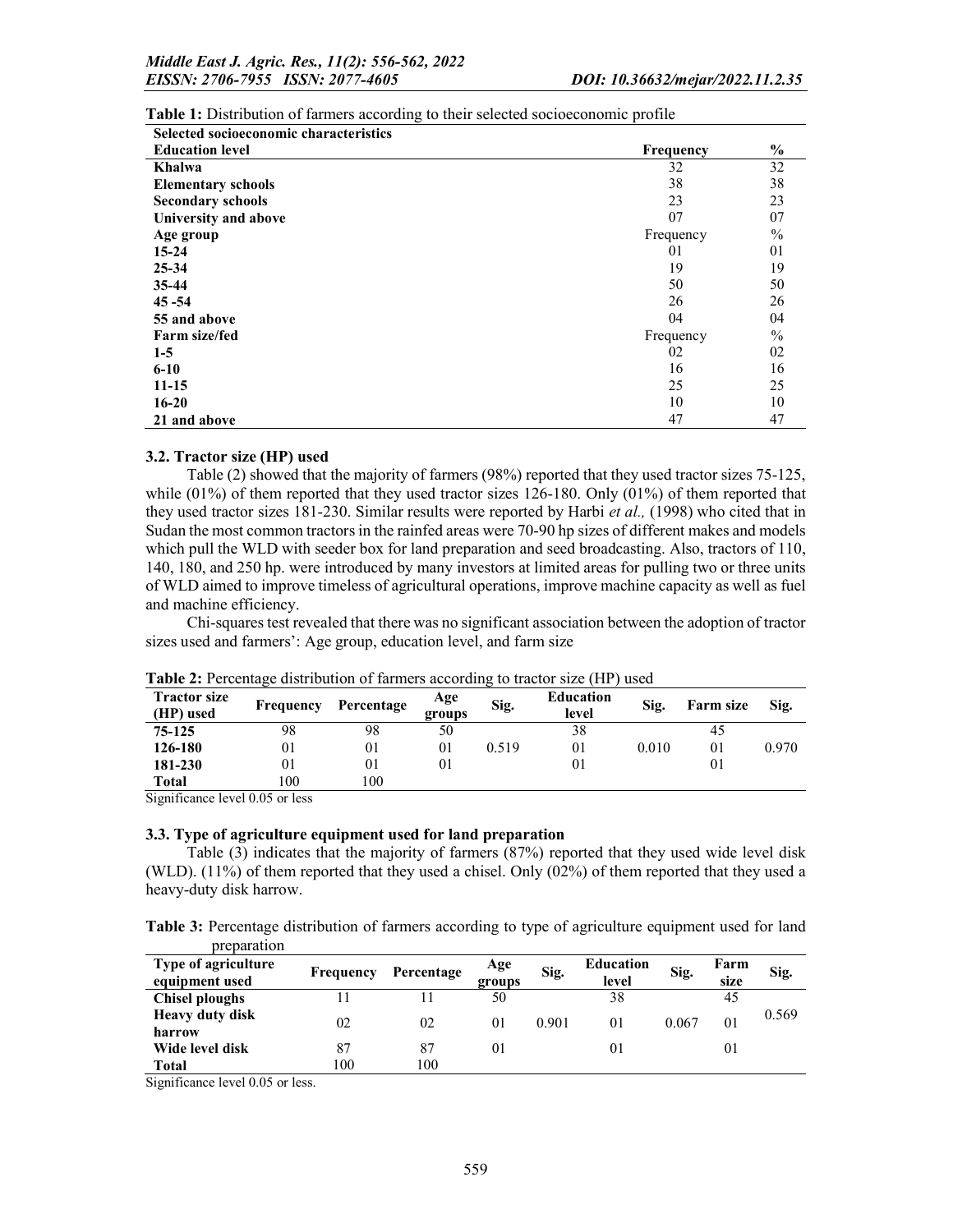This result is in agreement with those reported by Harbi *et al.,* (1998) who reported that wide level disc harrow (WLD) is the most common implement in the rainfed sector of Sudan. WLD is a dualpurpose machine throughout the rainfed agricultural of Sudan. It is used for land preparation as well as seeding of the crop.

Chi-squares test showed that there was no significant association between the adoption of the type of agriculture equipment used for land preparation and farmers': Age group, education level, and farm size.

#### 3.4. Time of tillaging

Table (4) revealed that the majority of farmers (85%) reported that their time of tillaging is June-July. (08%) of them reported that their time of tillaging is May-June. (05%) of them reported that their time of tillaging is April-May. Only (02%) of them and large farmers reported that their time of tillaging before April. This result is in line with the results reported by Mustafa (2006) who mentioned that in the Gedarif area the growing season begins in early June after the first rain. At the beginning of rainfall, the first plowing is done to eradicate early weeds using the wide-level disk. A second disking is carried out between mid-June and mid-July during which, planting is completed.

Chi-squares test indicates that there was no significant association between the adoption of time of tillaging and farmers': Age group, education level, and farm size.

| Time of<br>tillage: | Frequency | Percentage | Age<br>groups | Sig.  | <b>Education</b><br>level | Sig.  | Farm size      | Sig.  |
|---------------------|-----------|------------|---------------|-------|---------------------------|-------|----------------|-------|
| before April        | 02        | 02         | 50            |       | 38                        |       | 45             |       |
| April-May           | 05        | 05         | 01            | 0.519 | 01                        | 0.010 | 01             | 0.970 |
| May-June            | 08        | 08         | 01            |       | 01                        |       | 0 <sub>1</sub> |       |
| June-July           | 85        | 85         | 00            | 00    | 00                        |       | 00             |       |
| <b>Total</b>        | 100       | 100        |               |       |                           |       |                |       |

Table 4: Percentage distribution of farmers according to time of tillaging

Significance level 0.05 or less

#### 3.5. Type of seeders used

Table (5) showed that the majority of farmers (94%) reported that they used WLD as a row planter. (01%) of them reported that they used the mechanical planter. (01%) of them reported that they used broadcast planter. (03%) of them reported that they used the seed drill broadcast planter. (01%) of them reported that they used the precision planter.

The chi-squares test revealed that there was no significant association between the adoption of the type of seeders used and farmers': Age group, education level, and farm size.

| Type of seeders used:     | Frequency | Percentage     | Age<br>group | Sig. | <b>Education</b><br>level | Sig.  | Farm<br>size   | Sig.  |
|---------------------------|-----------|----------------|--------------|------|---------------------------|-------|----------------|-------|
| <b>Seed drill</b>         | 03        | 03             | 50           |      | 38                        |       | 45             |       |
| <b>Precision planter</b>  | 01        | 0 <sub>1</sub> | 01           |      | 01                        |       | 01             |       |
| <b>Mechanical planter</b> | 01        | 0 <sub>1</sub> | 01           | 0.43 | 01                        | 0.464 | 0 <sub>1</sub> | 0.126 |
| <b>Broadcast planter</b>  | 01        | 0 <sub>1</sub> | 01           |      | 0 <sub>1</sub>            |       | 01             |       |
| Wide level disk           | 94        | 94             | 01           |      | 0 <sub>1</sub>            |       | 01             |       |
| <b>Total</b>              | 100       | 100            |              |      |                           |       |                |       |

Table 5: Percentage distribution of farmers according to type of seeders used

Significance level 0.05 or less

#### 3.6. Type of weeding used

Table (6) revealed that the majority of farmers (96%) reported that they used semi-mechanical weeding. (03%) of them reported that they used mechanical weeding with fertilizer. (0.1%) of them reported that they used mechanical weeding. The result of this study is not in line with the results obtained by Mustafa, (2006) who mentioned that in the Gedarif area, weeding with chemical herbicides using a sprayer attached to the tractor was recently introduced.

Chi-squares test showed that there was no significant association between the adoption of the type of weeding and farmers': Age group, education level, and farm size.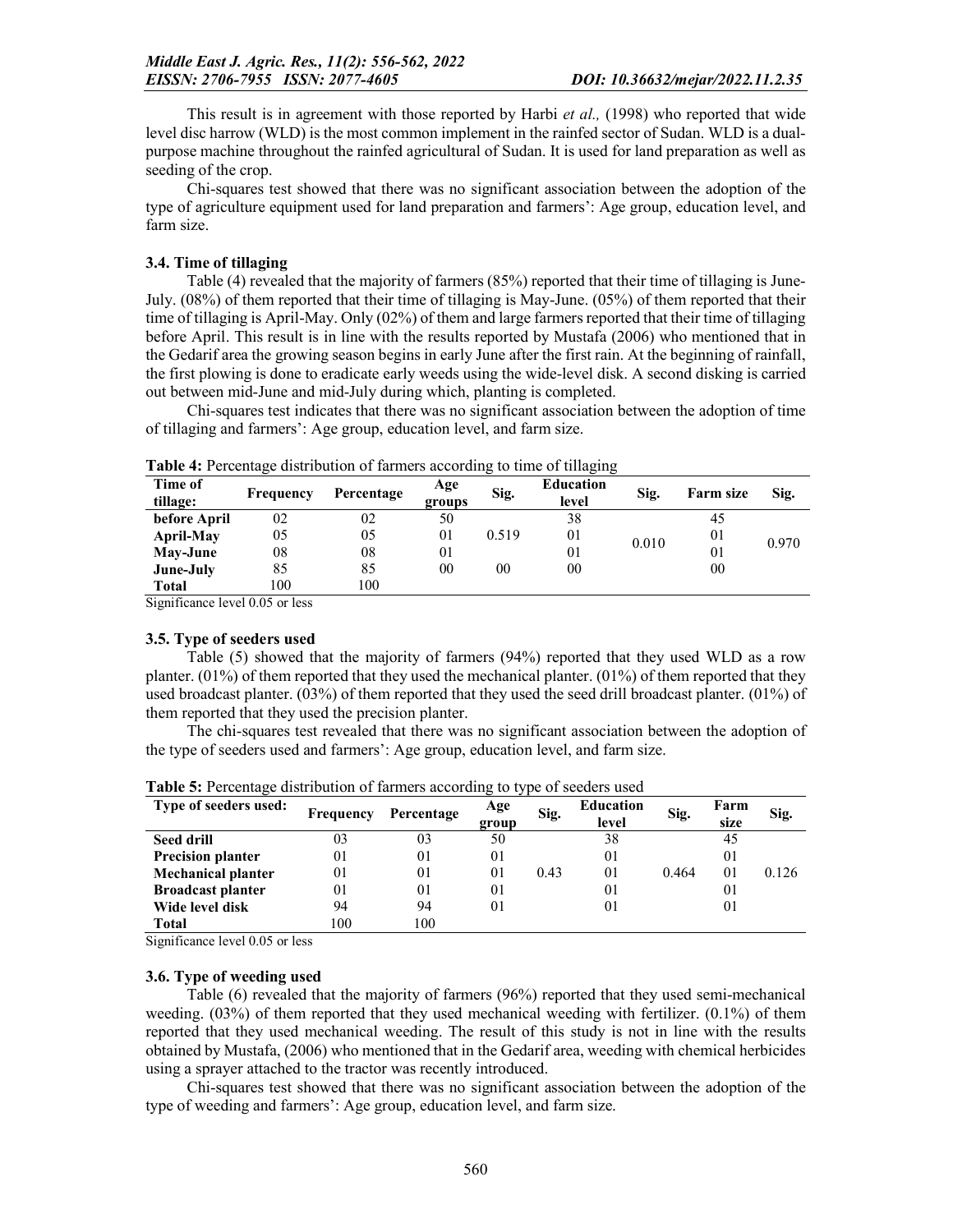| Type of weeding                      | Frequency | Percentage | Age<br>groups | Sig.  | <b>Education</b><br>level | Sig.  | Farm<br>size | Sig.  |
|--------------------------------------|-----------|------------|---------------|-------|---------------------------|-------|--------------|-------|
| Semi mechanical                      | 96        | 00         | 50            |       | 38                        |       | 45           |       |
| Mechanical                           | 01        |            | 01            | 0.469 | 01                        | 0.130 | 01           | 0.894 |
| <b>Mechanical with</b><br>fertilizer | 03        |            | $\Omega$      |       | 01                        |       | 01           |       |
| <b>Total</b>                         | 100       | 100        |               |       |                           |       |              |       |

|  |  | Table 6: Percentage distribution of farmers according to type of weeding |  |
|--|--|--------------------------------------------------------------------------|--|
|  |  |                                                                          |  |

Significance level 0.05 or less

#### 3.7. Harvest type

Table (7) indicates that (58%) of farmers reported that they used the manual harvest. (40%) of them reported that they used the manual thresher. (02%) of them reported that they used the mechanical harvest. Similarly, Mustafa, (2006) reported that harvesting of sesame is entirely carried out manually while sorghum harvesting includes three operations; head cutting heads piling, and threshing. The first two operations are done manually while threshing is done by mechanical harvesters (Semi mechanical).

Chi-squares test revealed that there was no significant association between the adoption of harvest type and farmers': Age group, education level, and farm size.

Table 7: Percentage distribution of famers according to harvest type

| <b>Harvest type</b>    | Frequency | Percentage | Age<br>groups | Sig.  | <b>Education</b><br>level | Sig.    | Farm<br>size | Sig.  |
|------------------------|-----------|------------|---------------|-------|---------------------------|---------|--------------|-------|
| <b>Manual</b>          | 58        | 58         | 50            |       | 38                        |         | 45           |       |
| <b>Manual thresher</b> | 40        | 40         | 01            | 0.758 | 01                        | 0 1 2 4 | $_{01}$      | 0.426 |
| Mechanical             | 02        | 02         | 01            |       |                           |         | 01           |       |
| Total                  | .00       | 100        |               |       |                           |         |              |       |

Significance level 0.05 or less

#### Kind of machine ownership

Table (8) revealed that the majority of farmers (77%) reported that they rent the machines from other farmers. (10%) of them reported that they rent the machines from other sources. (08%) of them reported that they rent the machines from companies. (05%) of them reported that they used their own machines. The result of the present study is not in line with the result reported by Craig (1991) who found that in Gedarif and other areas of mechanized rainfed agriculture in Sudan most of the tractors were owned by individual farmers, the remainder was hired. This result also agreed with FAO (1995) and Turk's (1999) results in the same area.

Chi-squares test indicates that there was no significant association between the adoption of kind of machine ownership and farmers': Age group, education level, and farm size

| Kind of machine<br>ownership                                                 | <b>Frequency</b> | Percentage | Age<br>groups | Sig.  | <b>Education</b><br>level | Sig.  | Farm<br>size   | Sig.  |
|------------------------------------------------------------------------------|------------------|------------|---------------|-------|---------------------------|-------|----------------|-------|
| Personal ownership                                                           | 05               | 05         | 50            |       | 38                        |       | 45             |       |
| <b>Renting from</b><br>companies                                             | 08               | 08         | 01            |       | 0 <sub>1</sub>            |       | 01             |       |
| <b>Renting from other</b><br>farmers                                         | 77               | 77         | 01            | 0.422 | 0 <sub>1</sub>            | 0.137 | 0 <sub>1</sub> | 0.094 |
| Renting from other<br>sources                                                | 10               | 10         | 01            |       |                           |       |                |       |
| <b>Total</b>                                                                 | 100              | 100        |               |       |                           |       |                |       |
| $C: \ldots: C: \ldots \to 1 \to \ldots \to 1 \wedge C \to \ldots \to \ldots$ |                  |            |               |       |                           |       |                |       |

Table 8: Percentage distribution of farmers according to kind of machine ownership

Significance level 0.05 or less

To explain the lack of significant associations between some socioeconomic characteristics of farmers and their use of agricultural mechanization, we asked the farmers about their use of agricultural mechanization in their agriculture practices and they answered that this use did not result from the work of agricultural extension officers with them, but resulted mainly from the financial ability that enables them either to buy or rent agricultural machinery. In addition to that, there are no agricultural extension